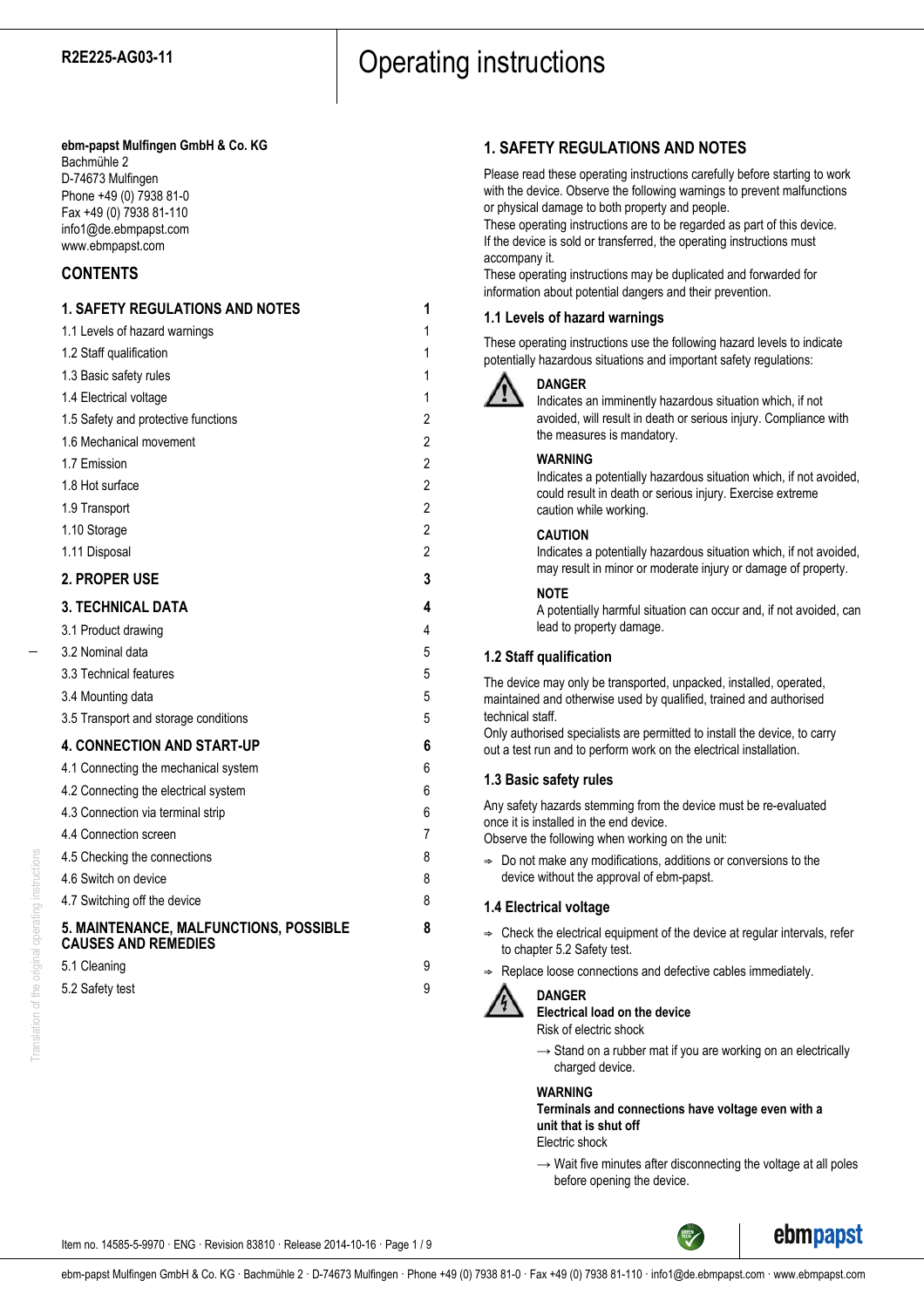### **CAUTION**

**In the event of failure, there is electric voltage at the rotor and impeller**

The rotor and impeller are base insulated.

 $\rightarrow$  Do not touch the rotor and impeller once they are installed.

## **CAUTION**

# **The motor restarts automatically when operating voltage is applied, e.g. after a power failure.**

Danger of injury

- $\rightarrow$  Keep out of the danger zone of the device.
- $\rightarrow$  When working on the device, switch off the mains supply voltage and secure the latter from being switched on again.
- $\rightarrow$  Wait until the device stops.

## **1.5 Safety and protective functions**



**DANGER**

**Missing safety device and non-functioning safety device** If there is no safety device, you could be seriously injured, for example if you reach into the running device or your hands are sucked into it.

- $\rightarrow$  Operate the device only with a fixed and isolating safety protection and a fixed guard grille. The guard must withstand the kinetic energy of a fan blade detaching at maximum speed.
- $\rightarrow$  The device is a built-in component. You, the owner/ operator, are responsible for providing adequate protection for the device.
- $\rightarrow$  Shut down the device immediately if you detect a missing or ineffective protective feature.

#### **1.6 Mechanical movement**



#### **DANGER Rotating device**

Body parts that come into contact with the rotor and impeller can be injured.

- $\rightarrow$  Secure the device against accidental contact.
- $\rightarrow$  Before working on the system/machine, wait until all parts have come to a standstill.

#### **WARNING Rotating device**

Long hair, loose items of clothing and jewellery could become entangled and pulled into the device. You could be injured.

- $\rightarrow$  Do not wear any loose clothing or jewellery while working on rotating parts.
- $\rightarrow$  Protect long hair by wearing a cap.

## **1.7 Emission**

#### **WARNING**

**Depending on the installation and operating conditions, a sound pressure level greater than 70 dB(A) may arise.** Danger of noise-induced hearing loss

- $\rightarrow$  Take appropriate technical safety measures.
- $\rightarrow$  Protect operating personnel with appropriate safety equipment, e.g. hearing protection.
- $\rightarrow$  Also observe the requirements of local agencies.

# **1.8 Hot surface**



# **CAUTION**

**High temperature at the motor housing** Danger of burn injuries

 $\rightarrow$  Ensure that sufficient protection against accidental contact is provided.

## **1.9 Transport**

## **NOTE**

#### **Transport of device**

- $\rightarrow$  Transport the device in its original packaging only.
- $\rightarrow$  Secure the device so that it does not slip, e.g. by using a clamping strap.

## **1.10 Storage**

- $\Rightarrow$  Store the device, partially or fully assembled, in a dry and weatherproof manner in the original packing in a clean environment.
- $\Rightarrow$  Protect the device from environmental impacts and dirt until the final installation.
- We recommend storing the device for a maximum up to one year to guarantee proper operation and longest possible service life.
- $\Rightarrow$  Even devices explicitly suited for outdoor use are to be stored as described prior to being commissioned.
- $\Rightarrow$  Maintain the storage temperature, see chapter 3.5 Transport and storage conditions.

## **1.11 Disposal**

When disposing of the device, please comply with all relevant requirements and regulations applicable in your country.



ebmpapst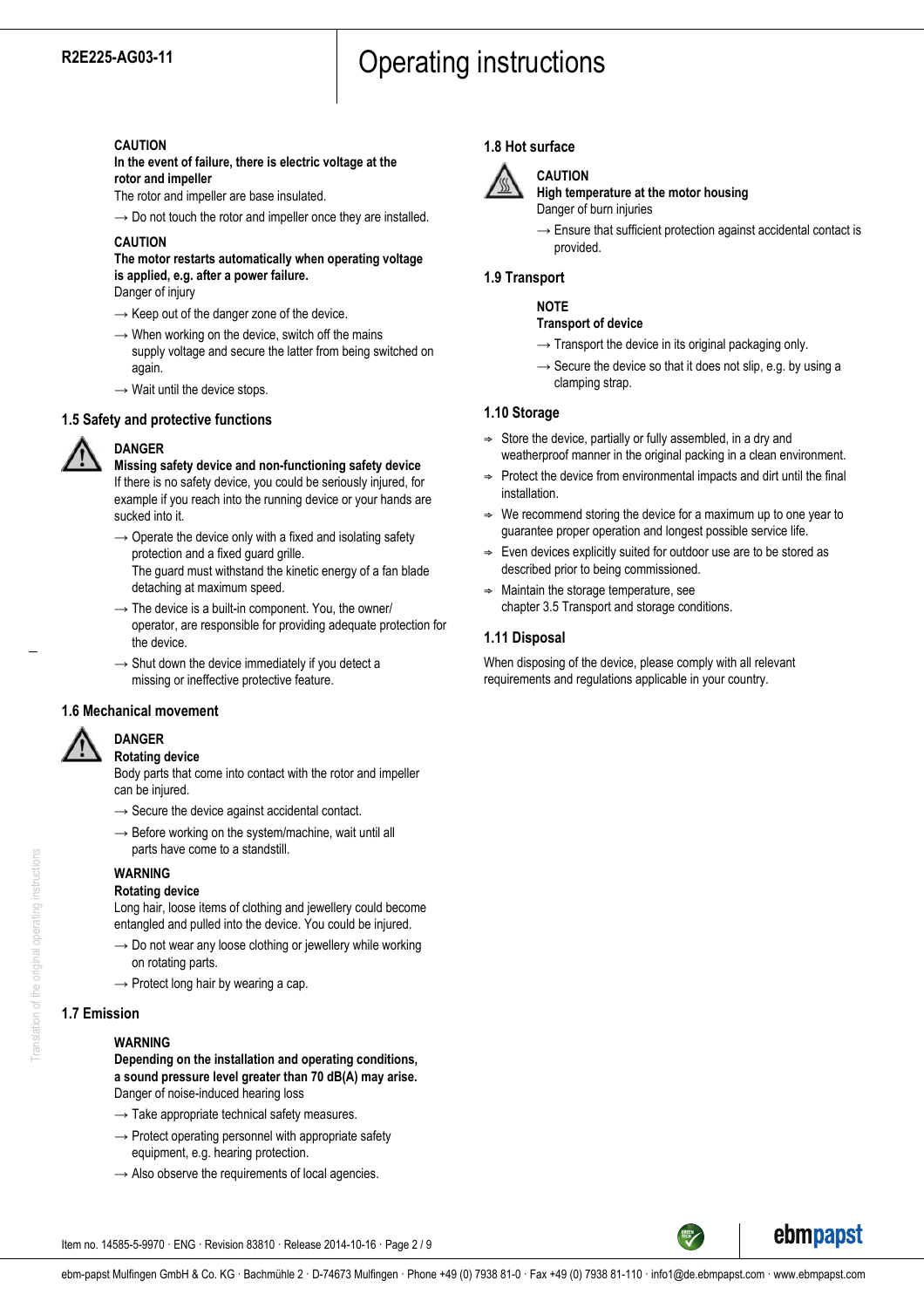# **2. PROPER USE**

The device is exclusively designed as a built-in device for moving air according to its technical data.

Any other or secondary use is deemed improper and constitutes a misuse of the device.

Installations on the customer's side must meet the mechanical, thermal and service life-related stresses that can occur.

#### **Proper use also includes:**

- Moving air with a density of  $1.2 \text{ kg/m}^3$ .
- Using the device in accordance with the permitted ambient temperature, see chapter 3.5 Transport and storage conditions and chapter 3.2 Nominal data.
- Operating the device with all protective features in place.
- Minding the operating instructions.

#### **Improper use**

Using the device in the following ways is particularly prohibited and may cause hazards:

- Operating the device with an imbalance, e.g. caused by dirt deposits or icing.
- Moving air that contains abrasive particles.
- Moving highly corrosive air, e.g. salt spray mist. Exceptions are devices that are intended for salt spray mist and protected accordingly.
- Moving air that contains dust pollution, e.g. suctioning off saw dust.
- Operating the device close to flammable materials or components.
- Operating the device in an explosive atmosphere.
- Using the device as a safety component or for taking on safetyrelated functions.
- Operation with completely or partially disassembled or modified protective features.
- In addition, all application options that are not listed under proper use.

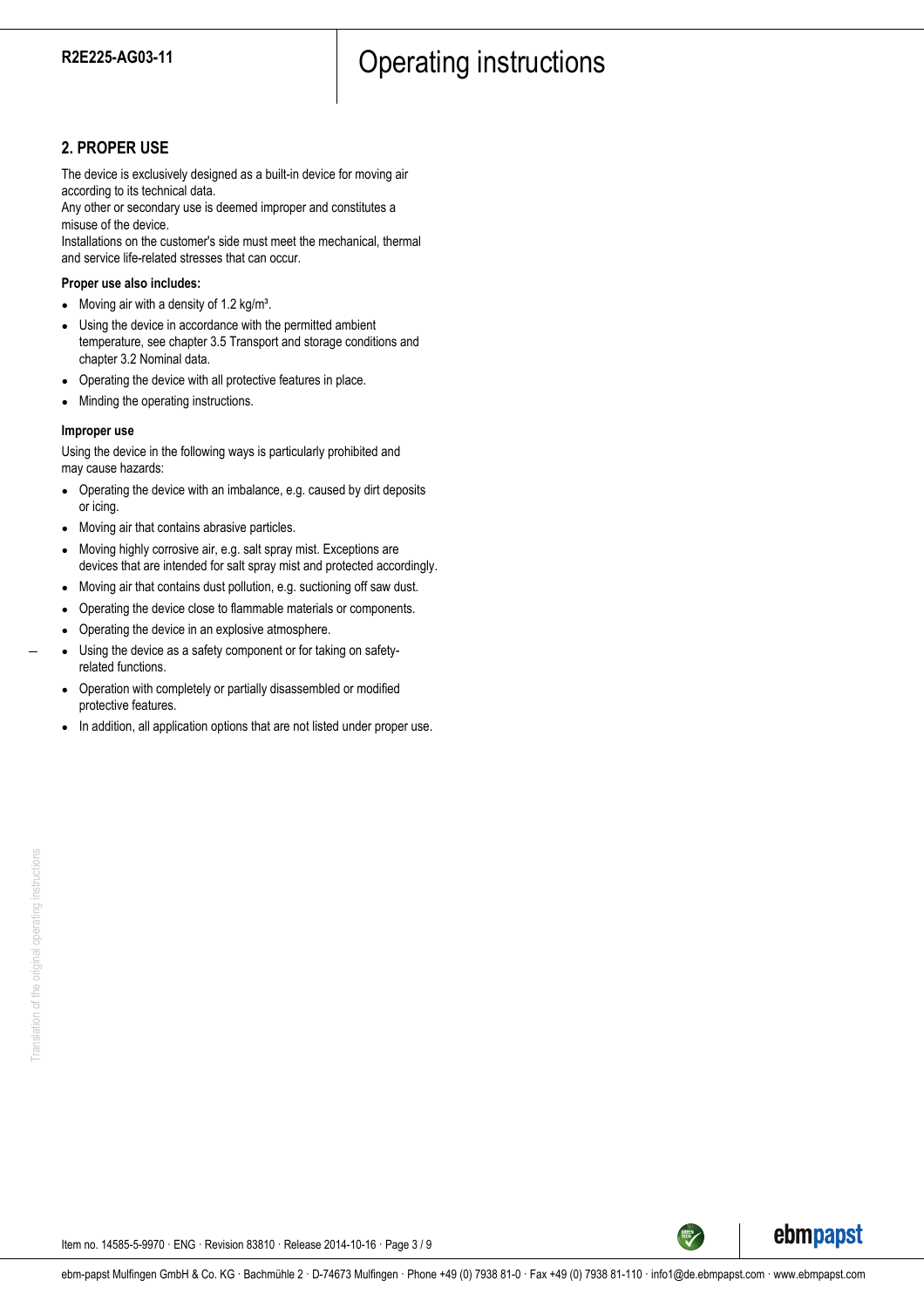# **3. TECHNICAL DATA**

# **3.1 Product drawing**



All measures have the unit mm.

|     | Centrifugal impeller (sheet steel, galvanised)                        |
|-----|-----------------------------------------------------------------------|
| 2   | Centrifugal impeller (sheet steel, rust-resistant and acid-resistant) |
| 3.1 | L (blue)                                                              |
| 3.2 | N (black)                                                             |
| 3.3 | Z (brown)                                                             |
| 4   | M4 screw for fastening earth conductor                                |
|     | Thread reach max, 5 mm                                                |
|     |                                                                       |



 $(3.3)$  $(3.2)$  $(3.1)$ 

 $\Box$ e

Item no. 14585-5-9970 · ENG · Revision 83810 · Release 2014-10-16 · Page 4 / 9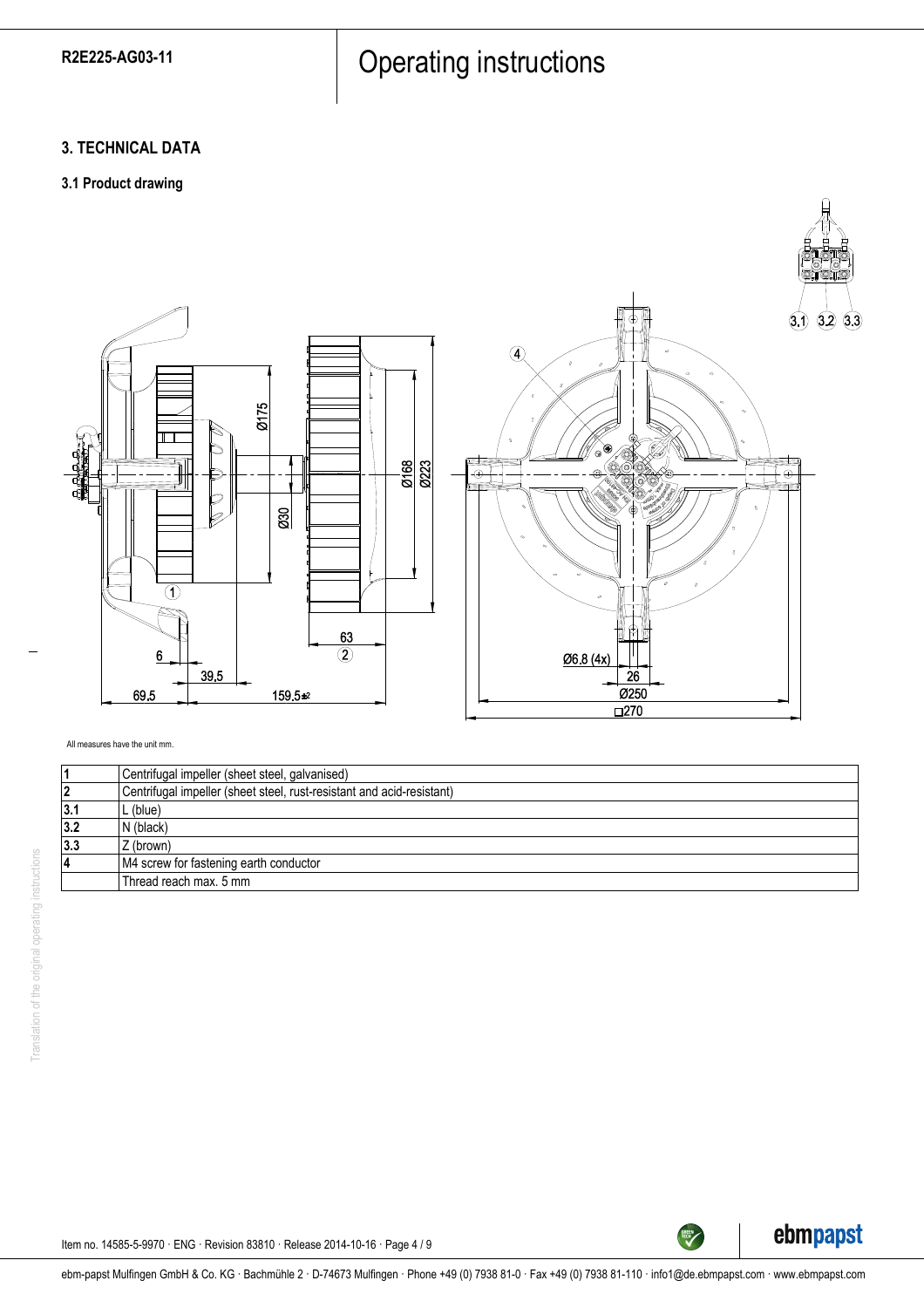#### **3.2 Nominal data**

| Motor                    | M2E068-EC |
|--------------------------|-----------|
|                          |           |
| Phase                    | 1~        |
| Nominal voltage / VAC    | 240       |
| Frequency / Hz           | 50        |
| Type of data definition  | fa        |
| Valid for approval /     | СE        |
| standard                 |           |
| Speed / min-1            | 2600      |
| Power input / W          | 195       |
| Current draw / A         | 0.82      |
| Motor capacitor / µF     | 5         |
| Capacitor voltage / VDB  | 400       |
| Min. back pressure / Pa  | 0         |
| Min. ambient temperature | $-25$     |
| / °C                     |           |
| <b>Max.</b> ambient      | 80        |
| ∣temperature             |           |
| ∣/ °C                    |           |

ml = Max. load · me = Max. efficiency · fa = Running at free air cs = Customer specs · cu = Customer unit

Subject to alterations

#### **3.3 Technical features**

| <b>Mass</b>                  | 4 kg                                    |
|------------------------------|-----------------------------------------|
| <b>Size</b>                  | 225 mm                                  |
| Surface of rotor             | Uncoated                                |
| Number of blades             | 16                                      |
| <b>Motor suspension</b>      | Motor mounted via brackets on one side  |
| <b>Direction of rotation</b> | Clockwise, seen on rotor                |
| Type of protection           | IP 00                                   |
| <b>Insulation class</b>      | "F"                                     |
| <b>Humidity class</b>        | F <sub>0</sub>                          |
| <b>Mounting position</b>     | Shaft horizontal                        |
| Condensate discharge         | None                                    |
| holes                        |                                         |
| <b>Operation mode</b>        | S <sub>1</sub>                          |
| <b>Motor bearing</b>         | <b>Ball bearing</b>                     |
| Touch current acc.           | $< 0.75 \text{ mA}$                     |
| IEC 60990 (measuring         |                                         |
| network Fig. 4, TN           |                                         |
| system)                      |                                         |
| <b>Electrical leads</b>      | Via terminal strip                      |
| <b>Motor protection</b>      | Thermal overload protector (TOP) wired  |
|                              | internally                              |
| Cable exit                   | Axial                                   |
| <b>Protection class</b>      | I (if protective earth is connected by  |
|                              | customer at the connection point of the |
|                              | housing)                                |
| <b>Product conforming</b>    | CF                                      |
| to standard                  |                                         |
| Approval                     | <b>BEAB</b>                             |
|                              |                                         |



For cyclic speed loads, note that the rotating parts of the device are designed for maximum one million load cycles. If you have specific questions, contact ebm-papst for support.

### **3.4 Mounting data**

For depth of screw, see chapter 3.1 Product drawing

 $\Rightarrow$  Secure the mounting screws against accidentally coming loose (e.g. by using self-locking screws).

| Strength class for |  |
|--------------------|--|
| mounting screws    |  |
|                    |  |

You can obtain additional mounting data from the product drawing if necessary.

## **3.5 Transport and storage conditions**

 $\Rightarrow$  Use the device in accordance with its protection type.

| Max. permissible    | $+80 °C$ |
|---------------------|----------|
| ambient motor temp. |          |
| (transp./ storage)  |          |
| Min. permissible    | - 40 °C  |
| ambient motor temp. |          |
| (transp./storage)   |          |



**GREEN**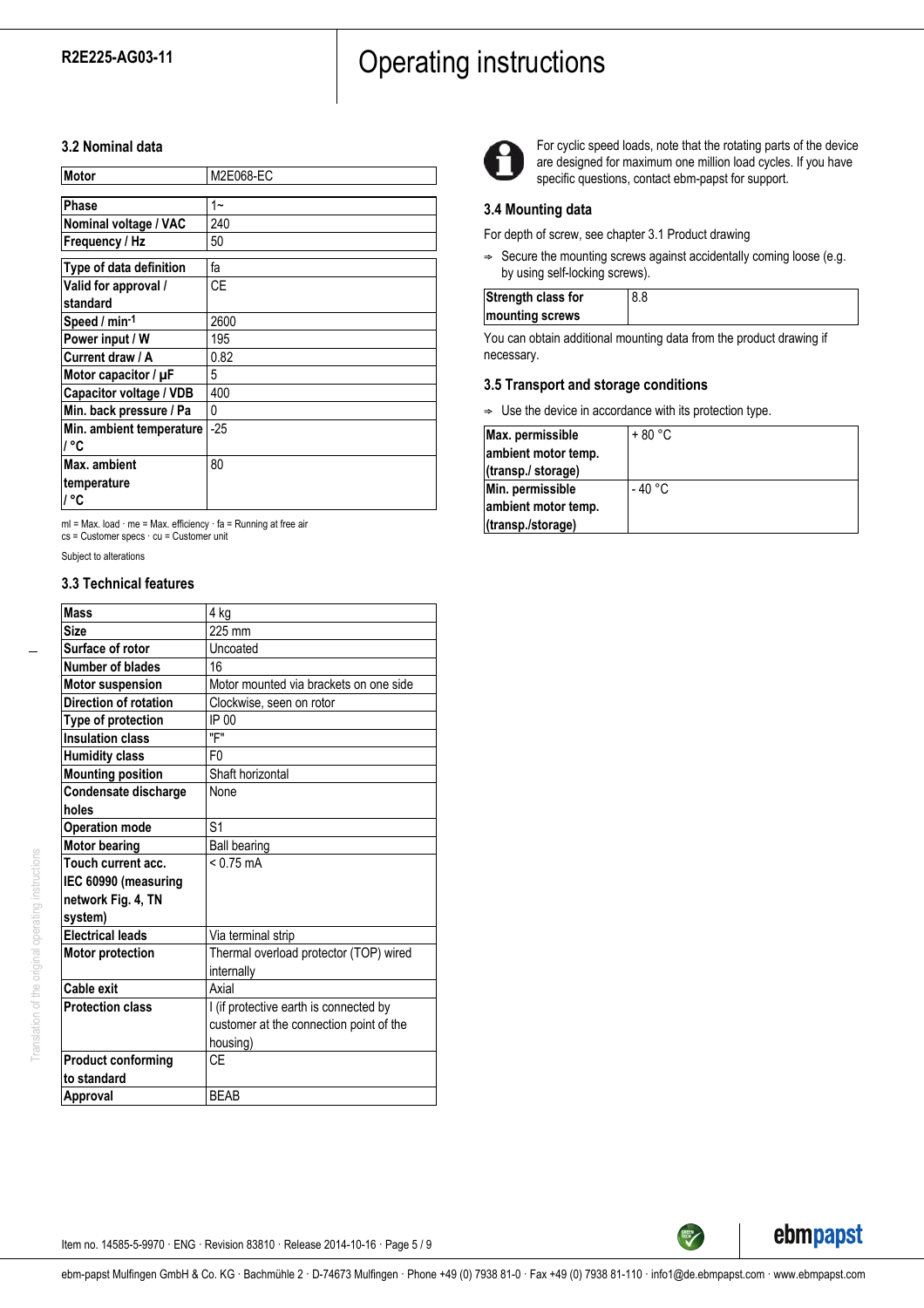# **4. CONNECTION AND START-UP**

### **4.1 Connecting the mechanical system**



#### **CAUTION**

**Cutting and crushing hazard when removing the fan from the packaging**

 $\rightarrow$  Carefully hold the impeller to remove the device from its packaging. Make sure to avoid any shock.

- $\rightarrow$  Wear safety shoes and cut-resistant safety gloves.
- ; Check the device for transport damage. Damaged devices must no longer be installed.
- Install the undamaged device according to your application.

#### **4.2 Connecting the electrical system**



#### **DANGER Electric voltage on the device**

Electric shock

- $\rightarrow$  Always install a protective earth first.
- $\rightarrow$  Check the protective earth.



# **Incorrect insulation**

**DANGER**

Risk of fatal injury from electric shock

- $\rightarrow$  Use only cables that meet the specified installation requirements for voltage, current, insulation material, load etc.
- $\rightarrow$  Route cables such that they cannot be touched by any rotating parts.
- **CAUTION**

# **Electrical voltage**

The fan is a built-in component and features no electrically isolating switch.

- $\rightarrow$  Only connect the fan to circuits that can be switched off with an all-pole separating switch.
- $\rightarrow$  When working on the fan, you must switch off the installation/machine in which the fan is installed and secure it from being switched on again.

#### **NOTE**

#### **Water penetration into leads or wires**

Water enters at the cable end on the customers side and can damage the device.

 $\rightarrow$  Make sure that the cable end is connected in a dry environment.



Connect the device only to circuits that can be switched off using an all-pole disconnecting switch.

#### **4.2.1 Prerequisites**

- ; Check whether the data on the type plate agree with the connection data and the data of the operating capacitor.
- Before connecting the device, ensure that the supply voltage matches the operating voltage of the device.
- Only use cables designed for current according to the type plate. For determining the cross-section, follow the basic principles in accordance with EN 61800-5-1. The protective earth must have a cross-section equal to or greater than the outer conductor crosssection.

We recommend the use of 105°C cables. Ensure that the minimum

cable cross-section is at least AWG26/0.13 mm².

#### **4.2.2 Voltage control**



With open loop speed control using transformers or electronic voltage regulators (e.g. phase angle control), excessive current may occur.

In addition, noises can occur with phase angle control depending on the mounting situation.

#### **4.2.3 Frequency inverter**

Please use a frequency converter only after consultation with ebm-papst.



Fit sinusoidal filters that work on all poles (live-live and liveearth) between the frequency inverter and the motor for operation with frequency inverters. Depending on how the device is installed, noises may occur.

Heating of the motor due to use of a frequency converter must be checked in the application by the customer.

# **4.3 Connection via terminal strip**

#### **4.3.1 Connecting cables with terminals**

#### **WARNING**

**Terminals and connections have voltage even with a unit that is shut off** Electric shock

- $\rightarrow$  Wait five minutes after disconnecting the voltage at all poles before opening the device.
- ; Guide the wires into the terminals, see chapter 4.4 Connection screen.



Item no. 14585-5-9970 · ENG · Revision 83810 · Release 2014-10-16 · Page 6 / 9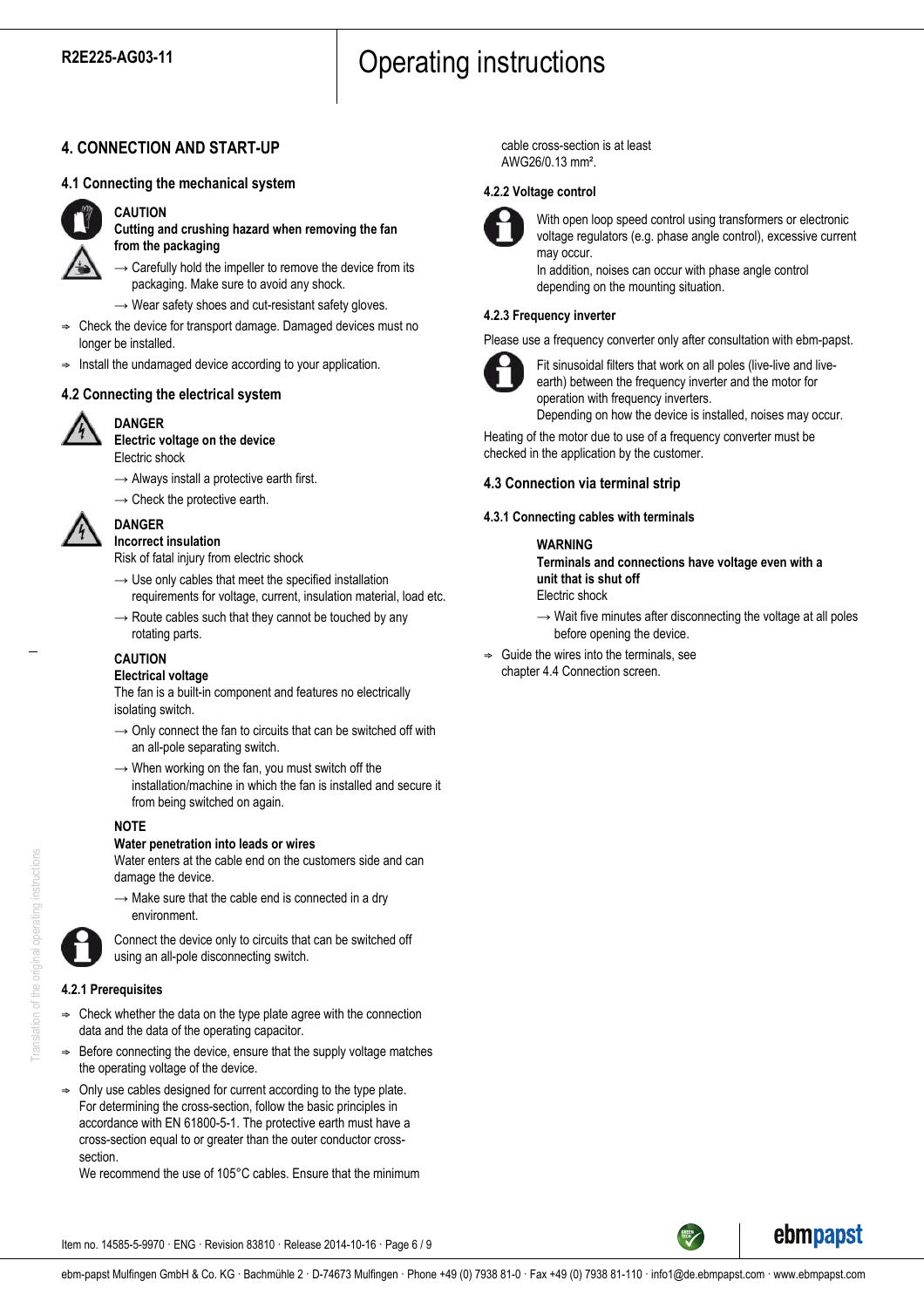**4.4 Connection screen**



| U1             | blue  |
|----------------|-------|
| U <sub>2</sub> | black |
| ∣ →<br>L       | brown |



TECH

Item no. 14585-5-9970 · ENG · Revision 83810 · Release 2014-10-16 · Page 7 / 9

ebm-papst Mulfingen GmbH & Co. KG · Bachmühle 2 · D-74673 Mulfingen · Phone +49 (0) 7938 81-0 · Fax +49 (0) 7938 81-110 · info1@de.ebmpapst.com · www.ebmpapst.com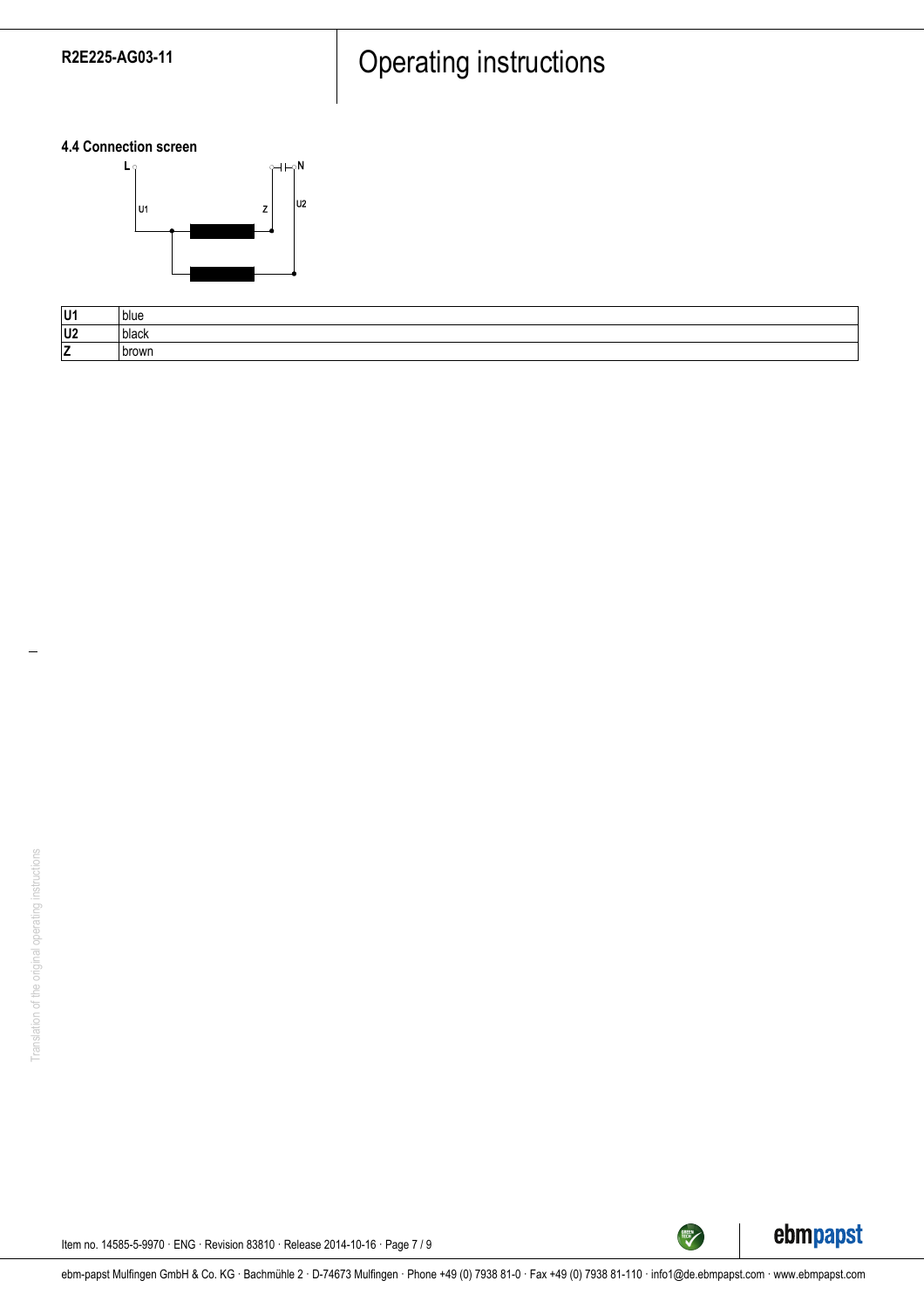## **4.5 Checking the connections**

- $\Rightarrow$  Make sure that the power is off (all phases).
- $\Rightarrow$  Secure it from being switched on again.
- $\Rightarrow$  Check the correct fit of the connection lines.

## **4.6 Switch on device**

The device may only be switched on if it has been installed properly and in accordance with its intended use, including the required safety mechanisms and professional electrical connection. This also applies for devices which have already been equipped with plugs and terminals or similar connectors by the customer.



**WARNING Hot motor housing** Fire hazard

- $\rightarrow$  Ensure that no combustible or flammable materials are located close to the fan.
- $\Rightarrow$  Inspect the device for visible external damage and the proper function of the protective features before switching it on.
- $\Rightarrow$  Check the air flow paths of the fan for foreign objects and remove any that are found.
- $\Rightarrow$  Apply the nominal voltage to the voltage supply.

## **4.7 Switching off the device**

 $\Rightarrow$  Disconnect the device from the supply voltage at the main switch for the supply line.

# **5. MAINTENANCE, MALFUNCTIONS, POSSIBLE CAUSES AND REMEDIES**

Do not perform any repairs on your device. Return the device to ebmpapst for repair or replacement.

#### **WARNING**

**Terminals and connections have voltage even with a unit that is shut off**

Electric shock

 $\rightarrow$  Wait five minutes after disconnecting the voltage at all poles before opening the device.

#### **CAUTION**

**Electrical load on the capacitor after device is switched off** Electric shock, risk of injury

 $\rightarrow$  Discharge the capacitors before working on the device.

## **CAUTION**

#### **The motor restarts automatically when operating voltage is applied, e.g. after a power failure.** Danger of injury

- $\rightarrow$  Keep out of the danger zone of the device.
- $\rightarrow$  When working on the device, switch off the mains supply voltage and secure the latter from being switched on again.
- $\rightarrow$  Wait until the device stops.



If the device remains out of use for some time, e.g. when in storage, we recommend switching the device on for at least two hours to allow any condensate to evaporate and to move the bearings.

| <b>Malfunction/error</b> | Possible cause        | Possible remedy         |
|--------------------------|-----------------------|-------------------------|
| Impeller running         | Imbalance in rotating | Clean the device; if    |
| roughly                  | parts                 | imbalance is still      |
|                          |                       | evident after           |
|                          |                       | cleaning, replace the   |
|                          |                       | device.                 |
|                          |                       | If you have             |
|                          |                       | attached any weight     |
|                          |                       | clips during cleaning,  |
|                          |                       | make sure to            |
|                          |                       | remove them             |
|                          |                       | afterwards.             |
| Motor does not turn      | Mechanical blockage   | Switch off, de-         |
|                          |                       | energise, and           |
|                          |                       | remove mechanical       |
|                          |                       | blockage.               |
|                          | Mains supply          | Check mains supply      |
|                          | voltage faulty        | voltage,                |
|                          |                       | restore power           |
|                          |                       | supply.                 |
|                          | Faulty connection     | De-energise, correct    |
|                          |                       | connection, see         |
|                          |                       | connection diagram.     |
|                          | Thermal overload      | Allow motor to cool     |
|                          | protector responded   | off, locate and rectify |
|                          |                       | cause of error, if      |
|                          |                       | necessary cancel        |
|                          |                       | restart lock-out        |